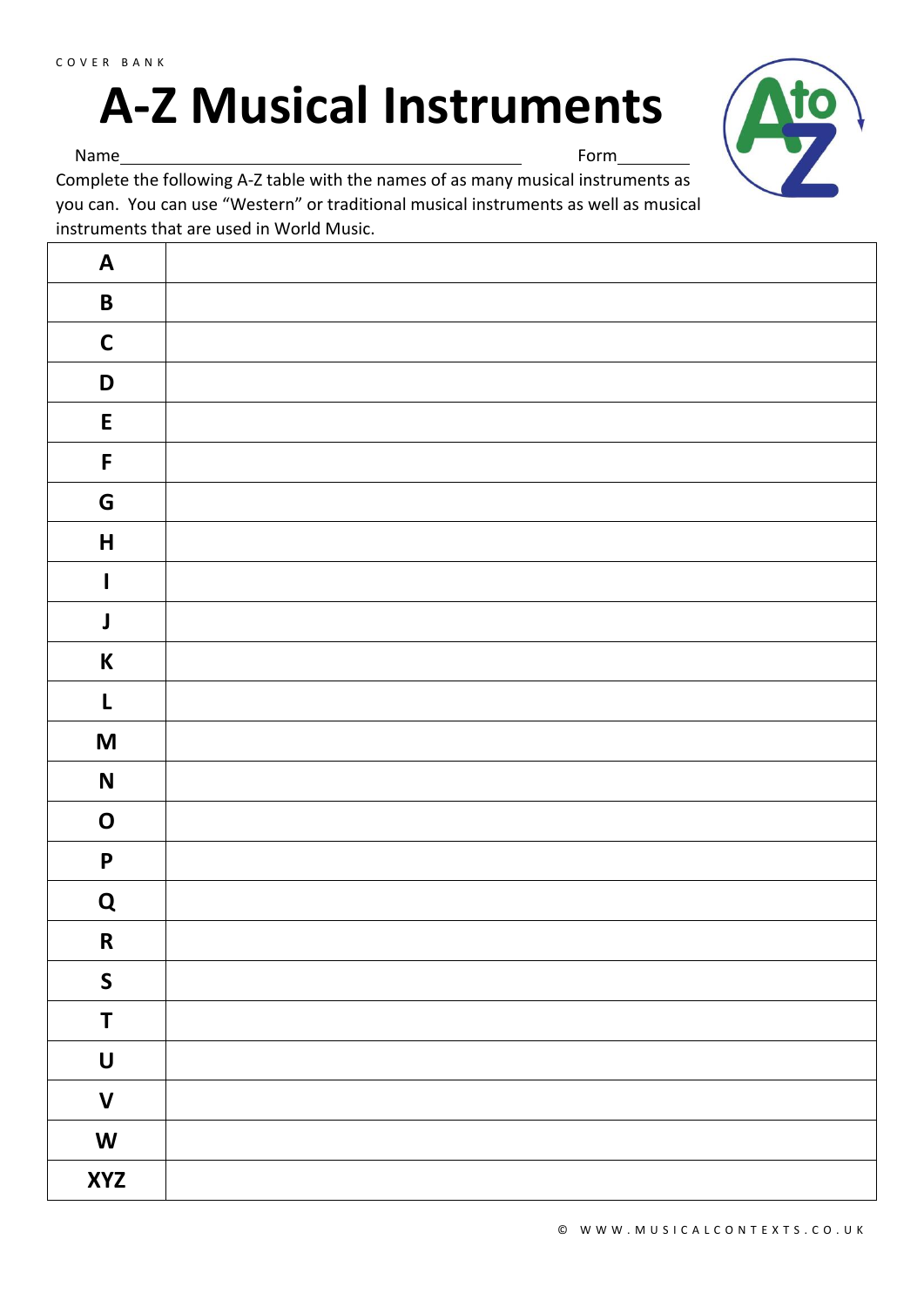## **A-Z Composers**



Name Form

Complete the following A-Z table with the names of as many composers as you can. You can use "Classical" as well as modern composers such as composers of film music or computer and video game music.

| $\mathbf{A}$              |  |
|---------------------------|--|
| $\pmb B$                  |  |
| $\mathbf C$               |  |
| $\mathsf D$               |  |
| ${\sf E}$                 |  |
| $\mathsf F$               |  |
| G                         |  |
| $\mathsf{H}$              |  |
| $\mathbf{I}$              |  |
| $\pmb{\mathsf{J}}$        |  |
| $\mathsf K$               |  |
| $\mathbf L$               |  |
| $\boldsymbol{\mathsf{M}}$ |  |
| $\mathsf{N}$              |  |
| $\mathbf O$               |  |
| $\pmb{\mathsf{P}}$        |  |
| ${\bf Q}$                 |  |
| ${\bf R}$                 |  |
| $\boldsymbol{\mathsf{S}}$ |  |
| $\mathsf T$               |  |
| $\pmb{\pmb{\pmb{\cup}}}$  |  |
| $\mathbf V$               |  |
| $\boldsymbol{\mathsf{W}}$ |  |
| <b>XYZ</b>                |  |